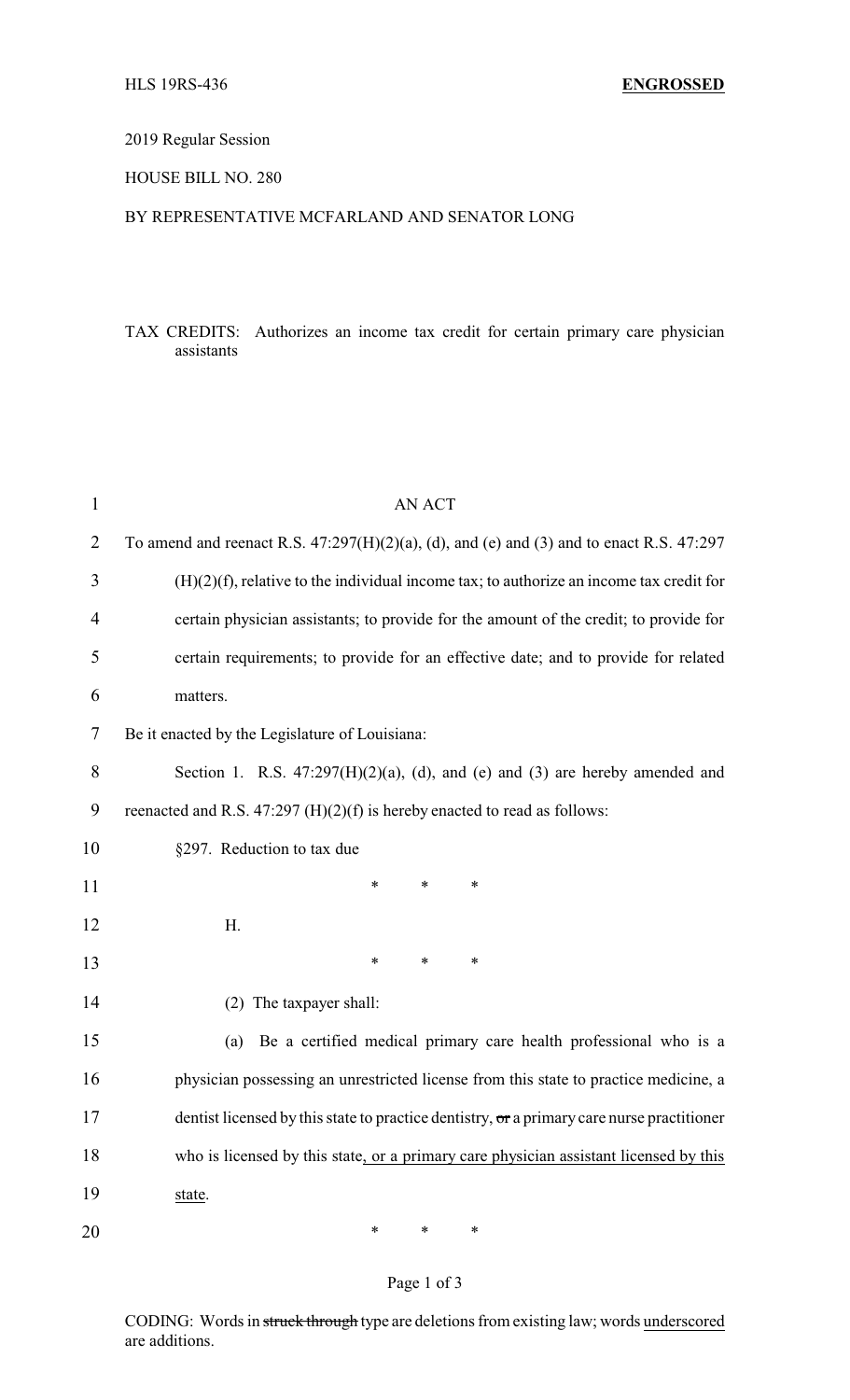| $\mathbf{1}$   | (d) If a physician assistant, establishes and maintains, after July 1, 2019, the     |
|----------------|--------------------------------------------------------------------------------------|
| $\overline{2}$ | primary office of his practice within an area as defined in rules promulgated by the |
| 3              | Louisiana Department of Health as a primary care high-needs geographic health        |
| 4              | professional shortage area (HPSA), as designated by the U.S. Department of Health    |
| 5              | and Human Services' Health Resources and Services Administration's Bureau of         |
| 6              | Health Workforce, Division of Policy and Shortage Designation (DPSD), as per         |
| 7              | Section 332 of the Public Health Service Act and a rural area as defined in rules    |
| 8              | promulgated by the Louisiana Department of Health.                                   |
| 9              | $(d)(e)$ Agree to practice under the conditions set forth herein for a period of     |
| 10             | not less than three years. The tax reduction provided herein shall continue to be    |
| 11             | available for two additional years if the remaining conditions of this Subsection    |
| 12             | continue to be met.                                                                  |
| 13             | $(e)(f)$ Accept Medicaid and Medicare payments for services rendered.                |
| 14             | The provisions of this Subsection shall be available to a physician,<br>(3)          |
| 15             | primary care nurse practitioner, or dentist, or primary care physician assistant for |
| 16             | only one relocation and only for a maximum of five years. In the event that the      |
| 17             | physician, primary care nurse practitioner, or dentist, or primary care physician    |
| 18             | assistant ceases to comply with these provisions within the three-year period, all   |
| 19             | taxes reduced hereunder shall be subject to recapture pursuant to rules promulgated  |
| 20             | by the department.                                                                   |
| 21             | $\ast$<br>$\ast$<br>$\ast$                                                           |
| 22             | Section 2. This Act shall become effective on January 1, 2020.                       |
|                |                                                                                      |

## DIGEST

The digest printed below was prepared by House Legislative Services. It constitutes no part of the legislative instrument. The keyword, one-liner, abstract, and digest do not constitute part of the law or proof or indicia of legislative intent. [R.S. 1:13(B) and 24:177(E)]

| HB 280 Engrossed | 2019 Regular Session | McFarland |
|------------------|----------------------|-----------|
|------------------|----------------------|-----------|

**Abstract:** Authorizes an income tax credit equal to the lesser of the taxpayer's tax liability or \$3,600 for a maximum of five years for physician assistants who practice in rural areas.